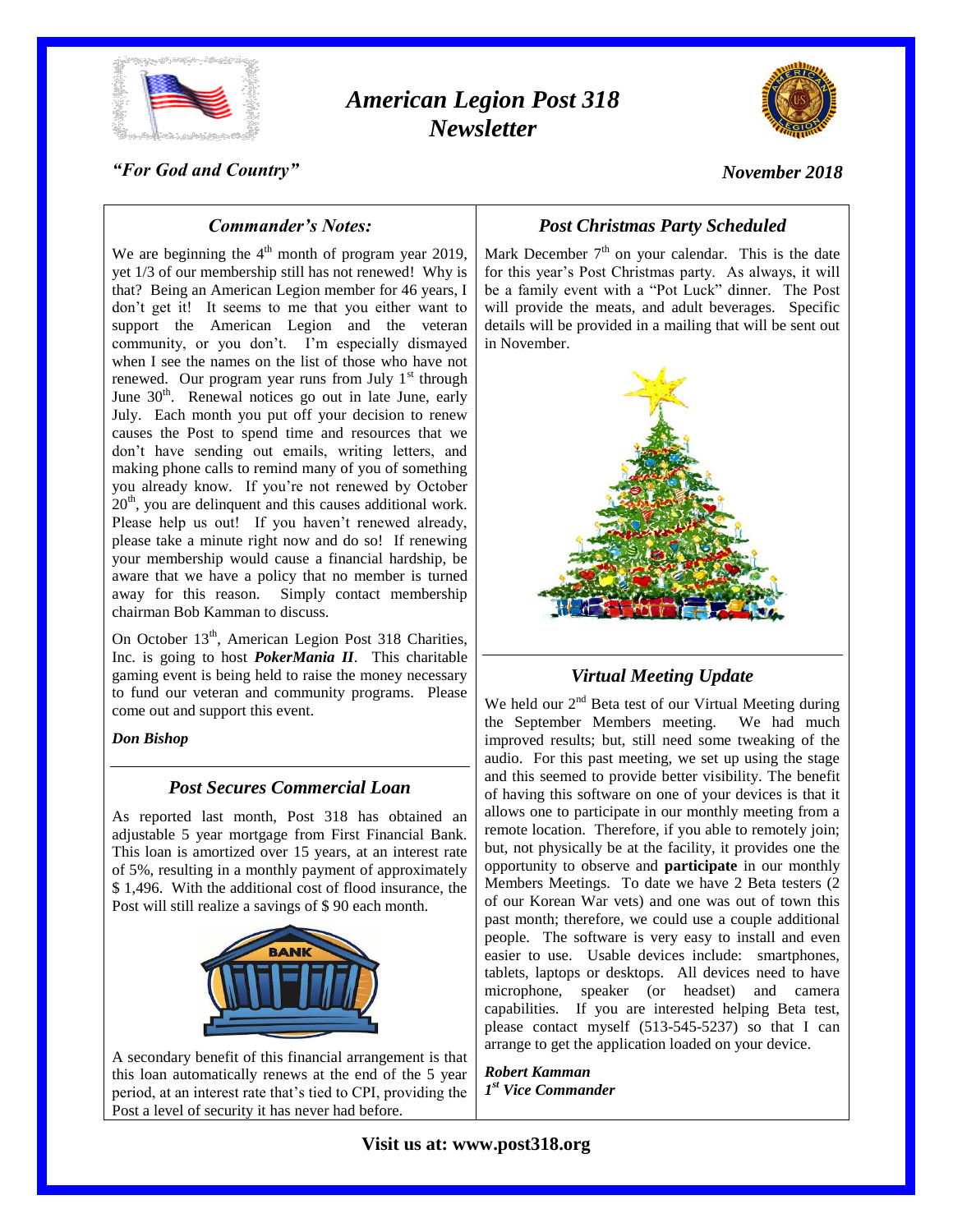### *Charitable Giving*

Over the course of each year American Legion Post 318 Charities, Inc. (*Charities, Inc.*) contributes thousands of dollars to programs and causes important to our membership.

As a member you can help raise the money we need to fund our programs in the following manner; 1) make tax deductible contributions to *Charities, Inc.*, 2) attend *Charities, Inc*. fundraisers, 3) volunteer to work Charities, Inc. events, and 4) register with both Kroger and Amazon to participate in their corporate charitable giving programs (see below).

**Kroger Community Rewards** – If you are a Kroger customer and are not currently supporting a charitable organization through *Kroger Community Rewards*, we would encourage you to do your part! Go to [www.kroger.com,](http://www.kroger.com/) and register for the Kroger Community Rewards program and select *American Legion Post 318 Charities*, Inc. as your cause.

**Amazon Smiles** – *American Legion Post 318 Charities Inc.* is now registered with Amazon Smiles. So, if you shop at Amazon and select *American Legion Post 318 Charities, Inc.* as your charity, Amazon donates 0.5% of all eligible purchases. To maximize our revenue opportunities please share this information with family and friends.

The following provides a summary of the income received and programs recently funded by *Charities, Inc*.:

|                          | Income          | Expenses  |
|--------------------------|-----------------|-----------|
| <b>Bingo</b>             | \$918           |           |
| <b>Member Donations</b>  | \$180           |           |
| <b>Amazon Smiles</b>     | $\overline{10}$ |           |
| Quota Award              | \$200           |           |
| <b>Flags for Schools</b> |                 | \$<br>328 |
| Awards Program           |                 | 380<br>\$ |
| Scholarship              |                 | \$<br>750 |
| <b>Volunteer Raffle</b>  |                 | 100       |
| PokerMania               |                 | \$<br>50  |
| <b>Total</b>             | \$1,308         | \$1.608   |

### *Fund Raising Update:*

The Post has to raise \$6,000 each month to continue operations. You can support our fund raising efforts by attending, or working, our various events. For September, bingo once again pulled us over the finish line. Thanks to everyone who helped make this happen. The following is a summary of where our September revenues came from.

| Event          | Contribution |
|----------------|--------------|
| <b>Bingo</b>   | \$4,600      |
| <b>Euchre</b>  | <b>200</b>   |
| <b>Dances</b>  | 298          |
| <b>Rentals</b> | \$1,200      |
| <b>Total</b>   | \$ 6.298     |

**Bingo** –We conduct bingo every Sunday. Doors open at 4:30p games begin at 6:00p. If you're willing to help out, contact Bingo Manager, Ed Sears at 474-0246.

**Euchre** – Euchre is scheduled every Thursday night and is open to the public. Buy-in is \$5. Doors open at 6:45p, games begin at 7p. Contact Euchre Manager, Joe Baker (289-9044), with any questions.

**Post Dances** – We attempt to schedule 2 dances each month. They are open to the public. Doors open at 7p. The bands perform from 8p to 11p. Volunteers are always needed for these events. We also encourage you to come out and enjoy these events. If you're willing to help out, please contact Don Bishop at 474-4194.

**Open Mic** – Because we could not make this event work financially, it has been discontinued.

## *PokerMania*

In support of *Charities, Inc*. fundraising, *PokerMania*   $II$  is being planned for October 13<sup>th</sup>. This is a charitable gaming event that will offer; Blackjack, 7 Card Stud, Texas Hold'em, and a "Big 6" wheel. There will also be a cash bar available.

It's really important that this event be successful, and we ask you to consider coming out to support both *Charities, Inc*. and *Post 318*. We also ask that you share this event information with family and friends and encourage them to attend.

Clip the ad below and bring it with you for a \$5 Blackjack table credit.



**Visit us at: www.post318.org**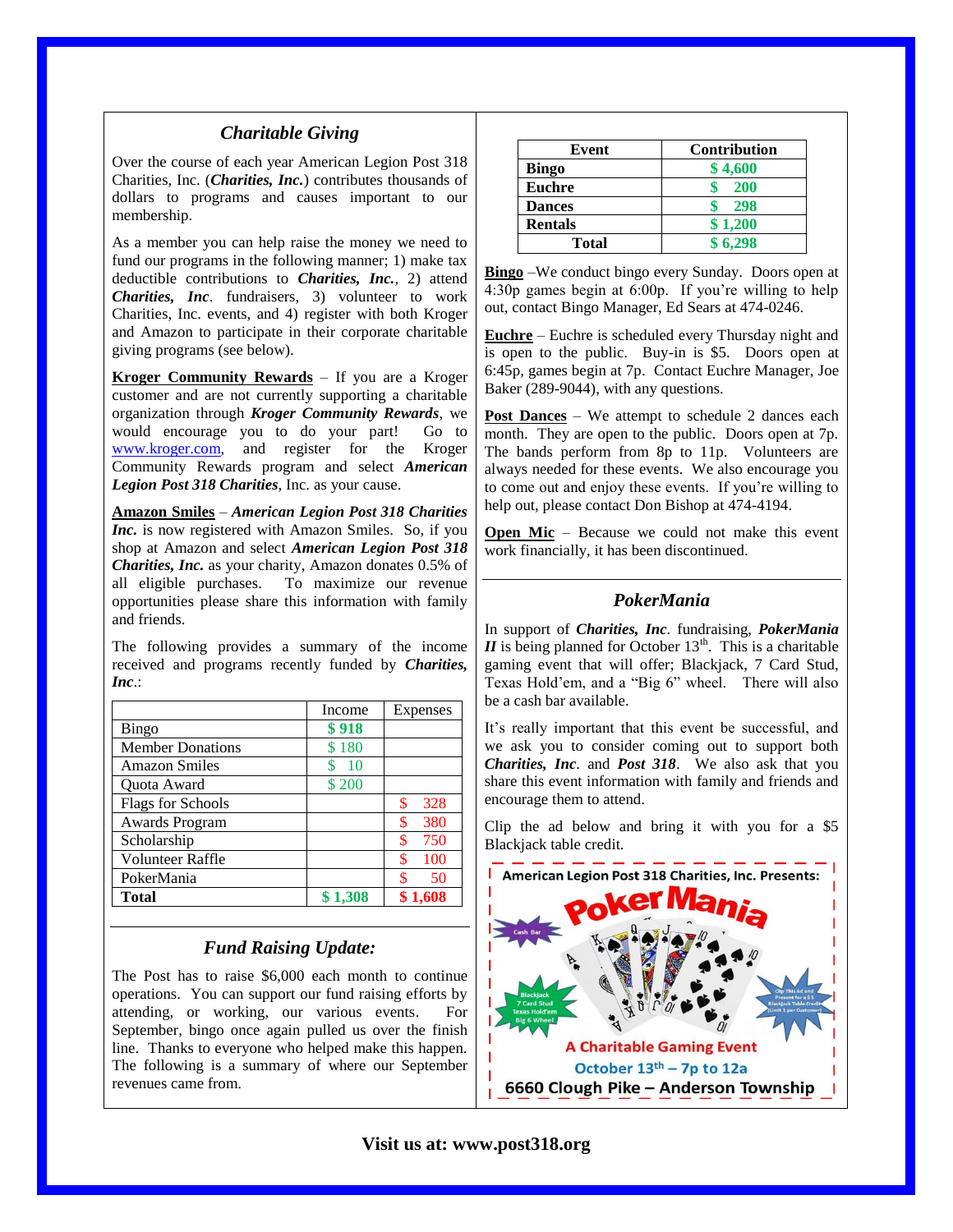### *Promotional Displays*

The cost to promote our many events can add up to. To help offset these costs you may have noticed that we have several displays set up around the Post, which include handout materials and video displays. The intent is to have materials and information readily available to people who come in and out of our Post for various reasons; bingo, dances, euchre, rentals, etc. These materials should be neatly organized and out in plain view at all times. Also, the video displays in the Club Room and Foyer should never be turned off. You can help us make these displays effective by recognizing that they need to be seen for them to be effective. **PLEASE DO NOT MOVE THESE MATERIALS OR TURN OFF THE VIDEO DISPLAYS!**

## *October Dance Schedule*

In October we have three (3) dance events scheduled, with some great Cincinnati bands coming to the *Patriot*  Center. The Remains start things off October 6<sup>th</sup>. They always draw a very nice crowd. If you haven't come out to listen to this group you're missing something special.



On October 20. The Cincy Rockers will be hosting our *"Sweetheart Dance".* For this theme dance we will bring out the *"Kissing Booth"* for a Photo Op, and there will be an opportunity for compliemetary tickets, should you guess how many candy kisses are in a jar. This will be a fun evening, so don't miss out.



Then on October  $27<sup>th</sup>$ , we welcome back to the Patriot Center *"Big Trouble Blues"* to host our *"Halloween Dance"*. Costumes are optional, but must be worn to participate in the prize money we pay out for best couple, or individual; \$100 for  $1<sup>st</sup>$  place, \$50 for  $2<sup>nd</sup>$ place, and \$25 for 3<sup>rd</sup> place.



Tickets for all events can be purchased in advance for \$10 at ShowClix, by following the link below, or by calling their box office at 1-888-718-4253, Option 1 and ask about *Patriot Center of Cincinnati* events. Advance sales end at 12:00 PM on the day of the event. Tickets purchased at the door are \$12.50. For tickets go to: [https://www.showclix.com.](https://www.showclix.com/)

## *Membership Update*

We have lost our lead in both Hamilton county and the District. We are trending slightly below where we've been at this point in time as compared to the past 4 years. We picked up 10 renewals for the month of September. Here are our current stats:

| 2019 Membership Scoreboard |       |  |
|----------------------------|-------|--|
| Paid as of 8/31/18         | 90    |  |
| 2019 Goal                  | 165   |  |
| % Goal                     | 60.60 |  |
| 2019 Quota                 | 159   |  |
| % Quota                    | 62.89 |  |
| <b>Still Needed</b>        | 59    |  |
| <b>Projected Shortfall</b> |       |  |

To make up this shortfall we still need to recruit 6 new members and have the remainder of our members that haven't renewed to date (57), please do so. If you hear of someone interested in joining our Post, please send them my way and I will be glad to follow up.

*Robert Kamman 1 st Vice Commander*

**Visit us at: www.post318.org**